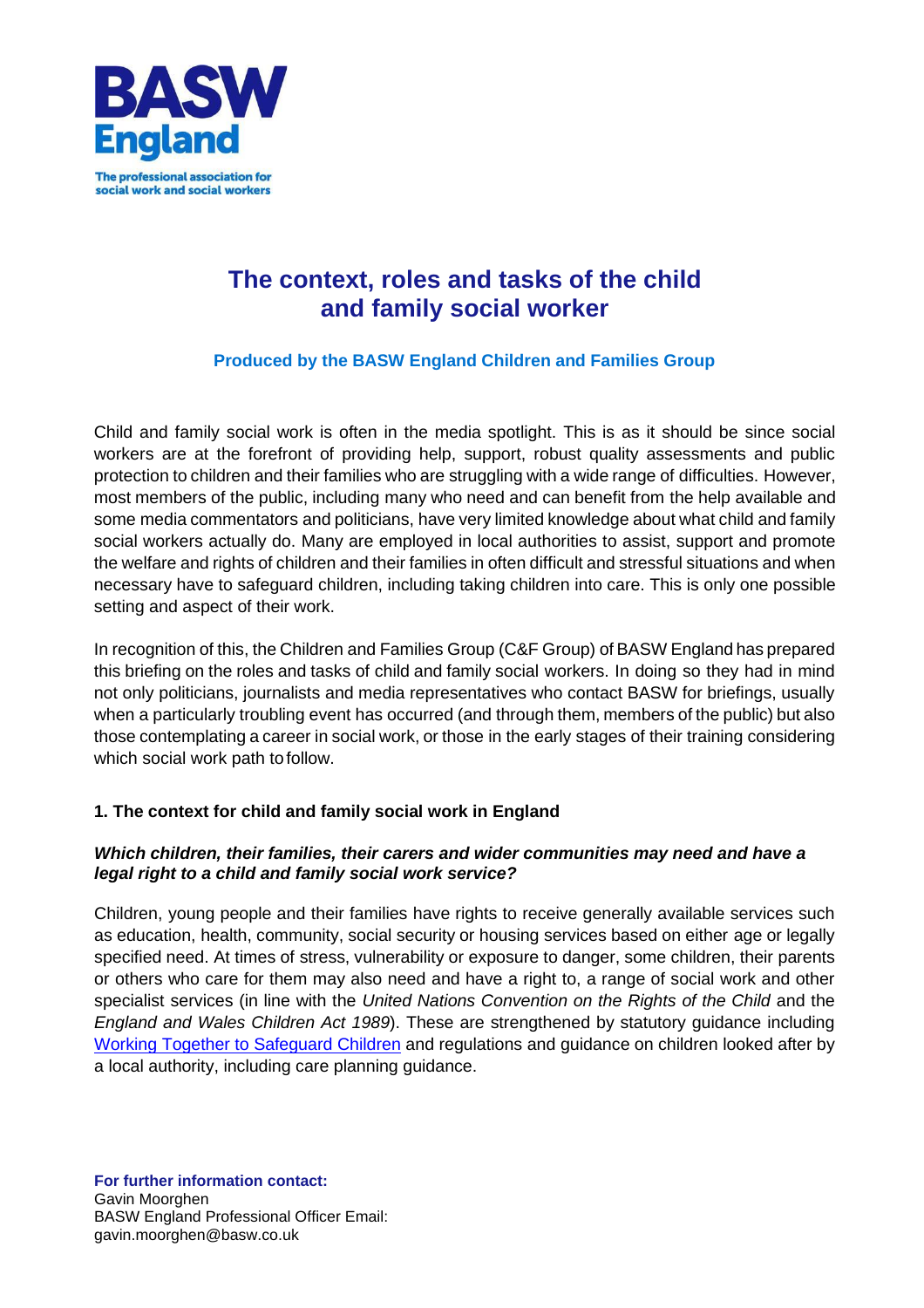Services may be provided in an emergency, for a short time to help them through a stressful period in their lives, or for a longer period and will be based on an assessment of family needs and any risks to the short and longer term wellbeing of the children, alongside the strengths and existing resources of parents and children.

Local authorities in collaboration with colleagues in health, welfare and justice agencies publish guidance on the 'thresholds' used locally to determine whether an 'in need' service will be provided, as appropriate, to a particular child and members of their family. However this decision on whether a child is assessed as 'in need' and services provided to a particular child and other family members is set out by Section 17 of the [Children Act 1989.](https://www.legislation.gov.uk/ukpga/1989/41/section/17/enacted)This crucial social work decision conveys rights to a service, and involves the exercise of professional judgement for which social workers and their managers can be held accountable in the courts.

Family members may request a social work service. More often, with their permission, they will be referred by someone they know, usually a professional such as a health visitor, GP, teacher, youth worker of community police officer. Anyone who considers that a child is being harmed or is at risk of suffering harm (usually a professional such as a police officer, doctor, teacher or health visitor) may refer the child for assessment of whether a formal child protection service is necessary. Exceptionally, this can be done without seeking the parents' or older child's agreement, though usually professionals try to explain why they consider that this is necessary and the steps a social worker might take.

Children receiving social work services can be aged from 0 (or even pre-birth) to 18. For some young people who have been in local authority care, a social work or social worker-led service may continue up to the age of 25.

The reasons why a child and family social work service may be necessary are very varied but usually the parents and/ or children or whole family will be experiencing a combination of practical, emotional and relationship difficulties. Children and parents in all income groups and with a wide range of disabilities, emotional and relationship difficulties may be assessed as in need of a social work service. However, a large (and growing) majority of the children and families referred for an additional family support or protective service live in circumstances of material poverty and disadvantage.

#### *2. The employment and work settings for the child and family social worker*

Child and family social workers work from a range of settings/ bases.

- The majority of child and family social workers are employed in a social worker-led child and family social work team which may be:
	- locality/community based (geographical) or 'community of interest' (e.g. children with disabilities, including specialised teams for specific disabilities).
	- functional teams e.g. child protection; out-of-hours duty; looked after children, leaving care teams; adoption and fostering teams
- Some work in multi-disciplinary/ or inter-agency community-based resource centres -e.g. Sure Start or Family Centres, Youth Offending Teams, health service child development or child and adolescent mental health team
- They may be seconded to or directly employed by other community resources: schools, hospitals, GP practices, the courts and justice settings (e.g. Cafcass, probation)
- They may work in residential settings such as children's homes, facilities for children with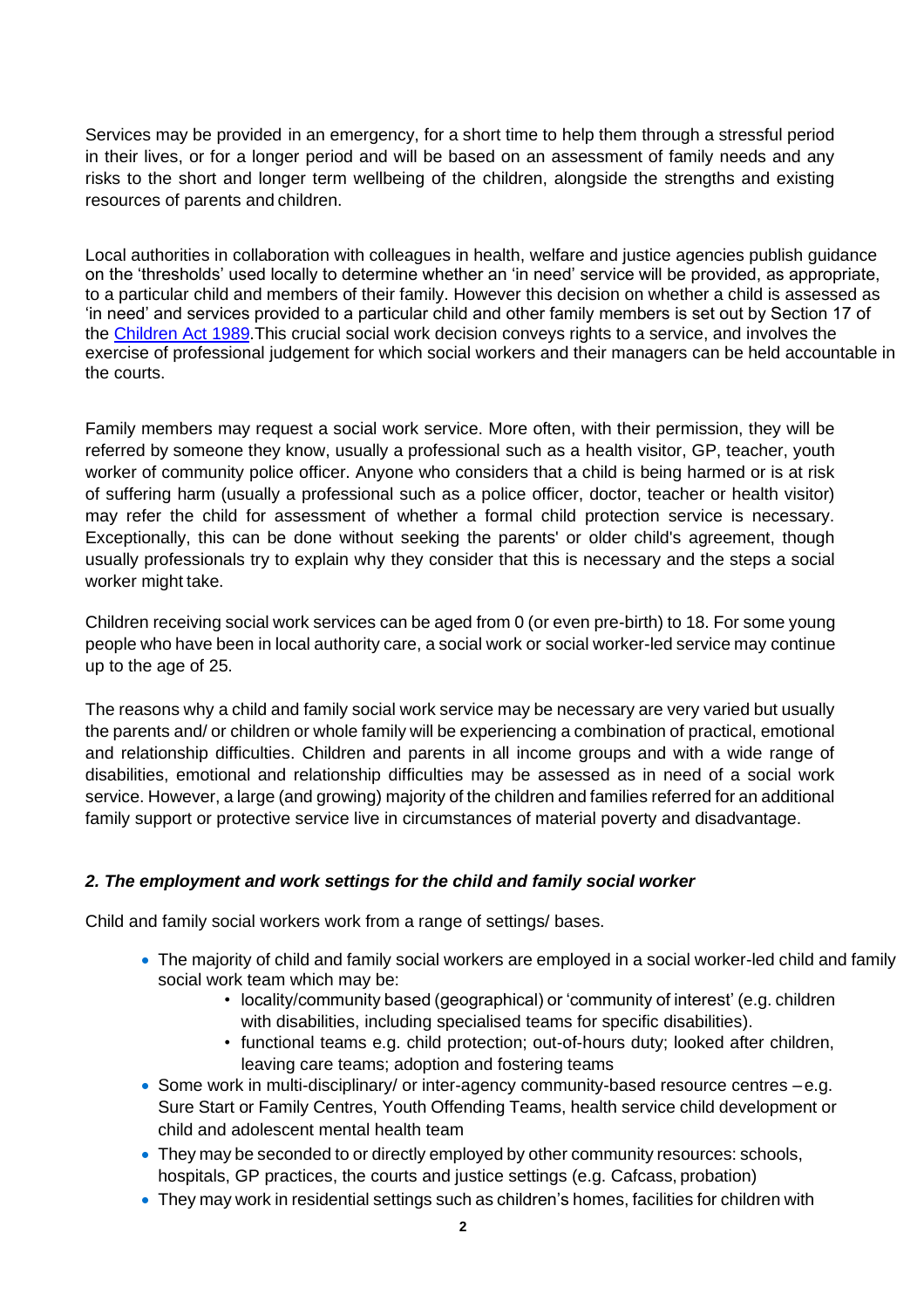mental health conditions, residential family centres, or custodial establishments.

#### *3. Who provides and who funds child and family social work services?*

The largest numbers of child and family social workers are directly employed in the social care divisions of local authority Children's Services Departments, though some of these may be 'seconded' or 'out-posted' to work in schools, health service provision or may be more loosely 'attached' to these community facilities.

- Some child and family social workers are employed by other parts of local government (e.g. in 'troubled families' section of district council housing or in communitysafety departments)
- They may be directly employed by third sector agencies (voluntary or private for profit) contracted by local authorities to provide are services that the local authority is mandated to provide (often direct care services such as foster or residential care).
- Some child and family assessment services are commissioned by local authorities or the courts from independent social workers (self-employed or working in groups).
- Following the implementation of Section 1 of the Children Act 2008, some local authorities have commissioned voluntary sector agencies, social enterprises or companies to undertake specific functions on their behalf (as with social work practices providing children in care and leaving care services, or voluntary adoption agencies, or Trusts set up specifically to provide parts or all of the local authority mandated functions.
- Increasingly other statutory agencies e.g. academy schools, or health service trusts are directly employing child and family social workers

However, irrespective of the setting, the major part of the **funding of child and family social work**  is provided by local government or national government departments (as with the Cafcass service provided by the Ministry of Justice, the DCLG Troubled Families programme, or DfE specific grants to the voluntary or statutory sectors) usually awarded on a competitive basis.

BUT charitable giving by individuals or trust makes an important supplementary contribution to the child and family social work service provided by the voluntary sector and facilitates innovative work which may not otherwise be possible**.**

## *4. The professional and community networks of child and family social workers*

For much of their work, child and family social workers work in 'teams around the family' or 'teams around a specific child or sibling group'.

- Because of the broad scope of their role, and often because their agency holds lead accountability for the quality of the service, child and family social workers often take the lead role in coordinating the work of these teams, as well as in chairing professions' meetings and 'team around the family' or 'core group' meetings with family members.
- Experienced child and family social workers usually coordinate, and chair child protection conferences and children looked after review meetings, for which their knowledge of group dynamics and groupwork skills are essential.
- Knowing about, and developing skills for working in inter-agency and inter-professional settings is an essential component of social work qualifying and post-qualifying training.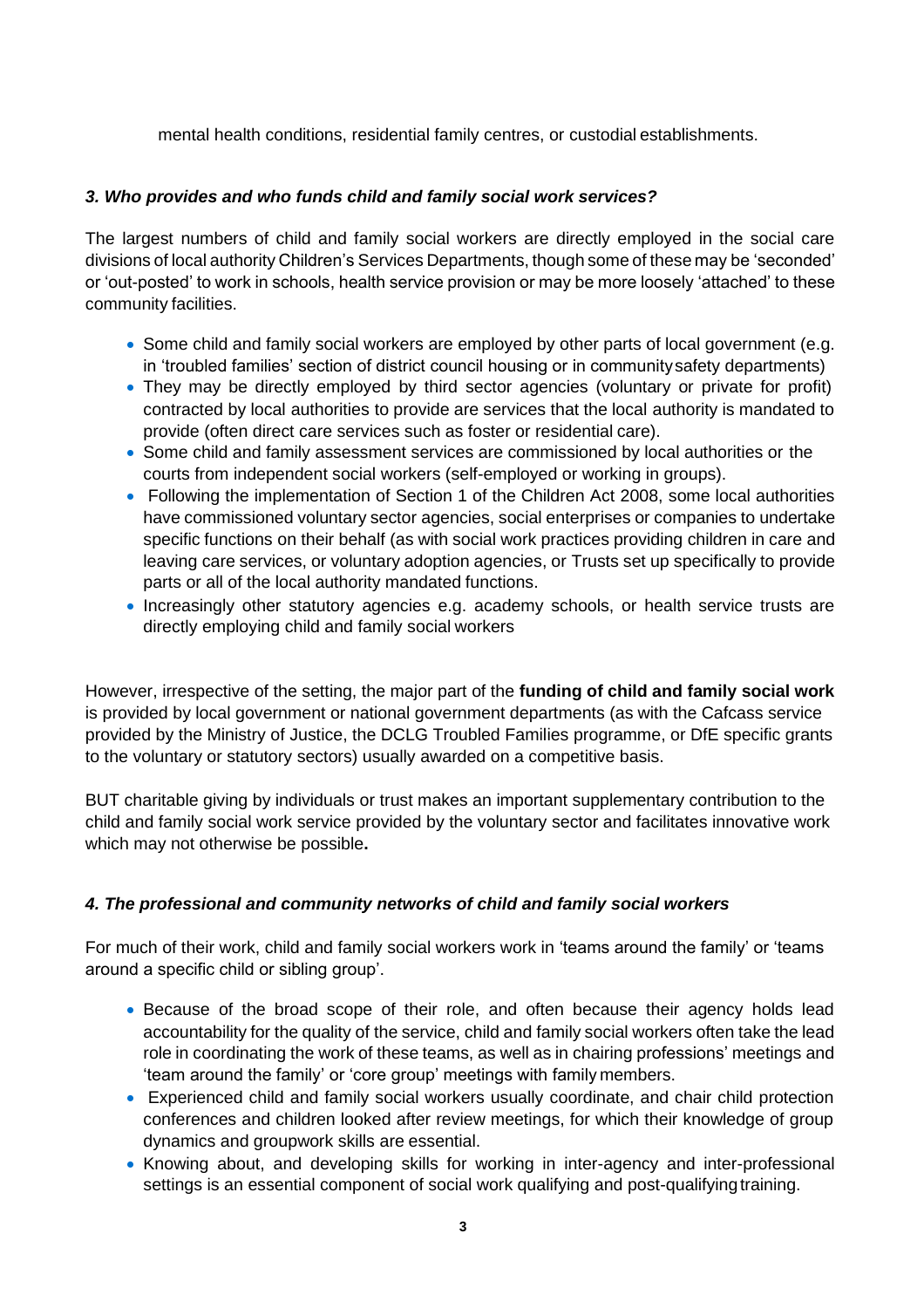# *5. The roles and tasks of child and family social workers*

The actual roles and tasks undertaken by a child and family social worker will vary in breadth and depth depending on the setting in which he or she works, but will require them, at any one time, or at different times in their careers (as spelled out in the BASW Professional Capabilities Framework) as beginning or advanced practitioners, team leaders, senior managers to:

• Use their knowledge and skills to work ethically, collaboratively and creatively with community members, policy makers and service providers to support community capacity, personal and family resilience, earlier intervention and active citizenship.

Social workers based in family centres or locality-based teams, or specialising in working with groups of disabled parents or children; community team leaders, senior managers, are most likely to undertake these roles, including providing support and advocacy to community groups, linking community groups with statutory services, facilitating support or educative groups (including parenting groups), researching community need, ensuring that accurate information and signposting are easily accessible.

• Enable citizens to access the statutory social care and social work services by providing advice to which children, parents, wider kin and non-related carers are entitled, and signposting and helping them to make links to other service providers and sources ofhelp.

Social workers attached to or leading multi-disciplinary early help teams, or those providing first response and triage of referrals for a social work service or where there may be safeguarding concerns (sometimes referred to as Multi-Agency Safeguarding Hubs)

• In situations usually characterised by high levels of material, social, family and interpersonal complexity, risk and ambiguity, discharge the legal duties and promote the personalised social care ethos of local authority social care departments by:

Working collaboratively with families as a whole and with individual children to directly provide or take a leading role in the provision of relationship based, flexible and creative emergency, short term or long term supportive, advocacy, educative or specialist therapeutic services to assist in recovery from, or managing better to live with, a range of material and emotional stresses and traumas. Alongside a direct casework service this includes:

- Providing child-focused and rights-based assessments and reports for courts and other agencies such as hospitals or custodial establishments, immigration services.
- Co-ordinating and leading multi-agency teams around children and families, child protection conferences, review and planning meetings, ensuring that these focus primarily on the child's wellbeing and ensure that their views and those of their parents and the other adults who are important to them are listened to and taken seriously
- In collaboration with children, their parents, their carers and professionals from other disciplines and agencies plan, provide, commission, support, supervise and provide therapy for children, parents and carers. This may include emergency, and, where necessary, short-term, and long term out-of-home care.

#### *6. The essential components of relationship-based social work with children, their*  families and their carers, which will be drawn on differently depending on role and *setting are:*